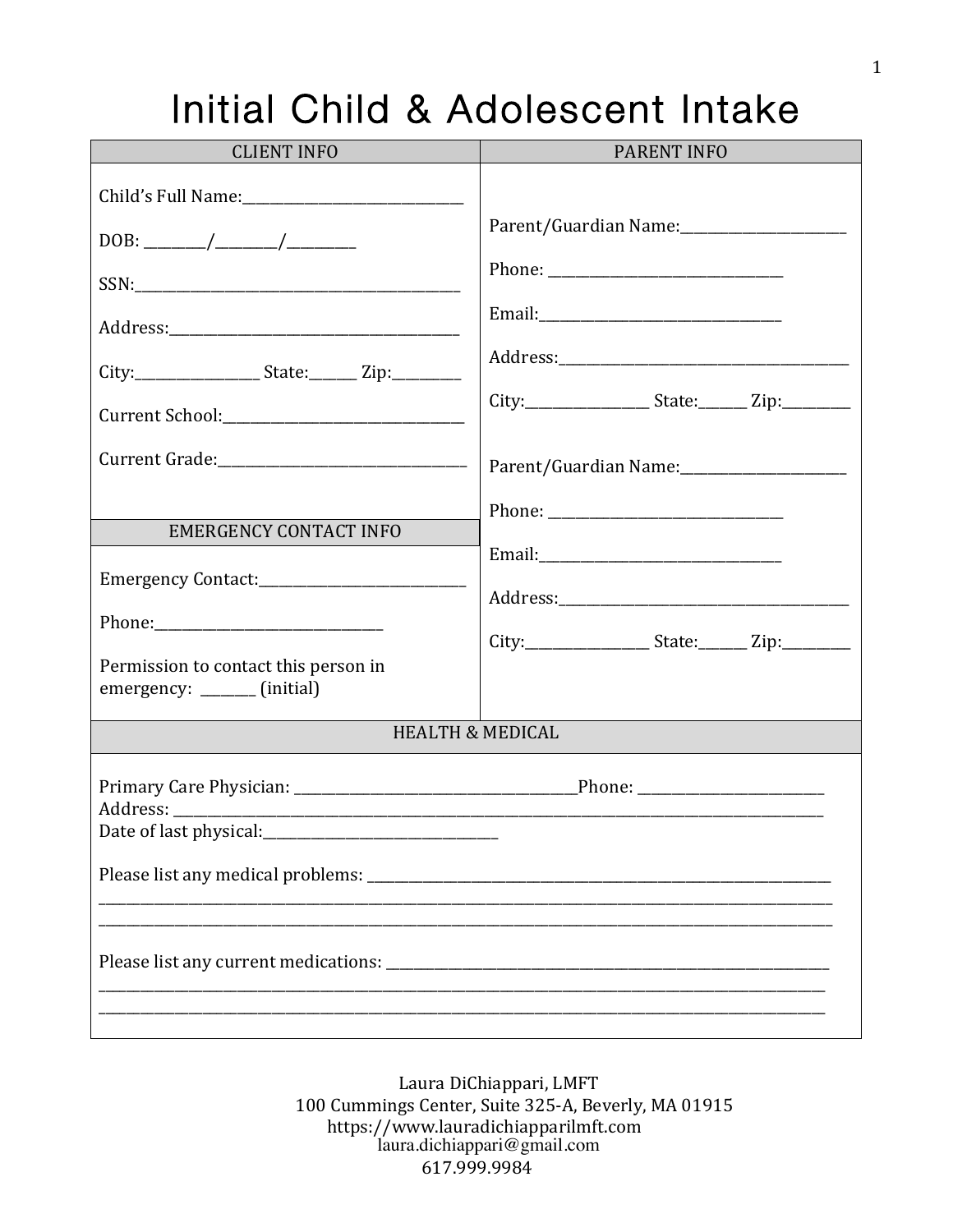What is happening in your child's life that causes you to seek treatment now?

\_\_\_\_\_\_\_\_\_\_\_\_\_\_\_\_\_\_\_\_\_\_\_\_\_\_\_\_\_\_\_\_\_\_\_\_\_\_\_\_\_\_\_\_\_\_\_\_\_\_\_\_\_\_\_\_\_\_\_\_\_\_\_\_\_\_\_\_\_\_\_\_\_\_\_\_\_\_\_\_\_\_\_\_\_\_\_\_\_\_\_ \_\_\_\_\_\_\_\_\_\_\_\_\_\_\_\_\_\_\_\_\_\_\_\_\_\_\_\_\_\_\_\_\_\_\_\_\_\_\_\_\_\_\_\_\_\_\_\_\_\_\_\_\_\_\_\_\_\_\_\_\_\_\_\_\_\_\_\_\_\_\_\_\_\_\_\_\_\_\_\_\_\_\_\_\_\_\_\_\_\_\_ \_\_\_\_\_\_\_\_\_\_\_\_\_\_\_\_\_\_\_\_\_\_\_\_\_\_\_\_\_\_\_\_\_\_\_\_\_\_\_\_\_\_\_\_\_\_\_\_\_\_\_\_\_\_\_\_\_\_\_\_\_\_\_\_\_\_\_\_\_\_\_\_\_\_\_\_\_\_\_\_\_\_\_\_\_\_\_\_\_\_\_ \_\_\_\_\_\_\_\_\_\_\_\_\_\_\_\_\_\_\_\_\_\_\_\_\_\_\_\_\_\_\_\_\_\_\_\_\_\_\_\_\_\_\_\_\_\_\_\_\_\_\_\_\_\_\_\_\_\_\_\_\_\_\_\_\_\_\_\_\_\_\_\_\_\_\_\_\_\_\_\_\_\_\_\_\_\_\_\_\_\_\_

\_\_\_\_\_\_\_\_\_\_\_\_\_\_\_\_\_\_\_\_\_\_\_\_\_\_\_\_\_\_\_\_\_\_\_\_\_\_\_\_\_\_\_\_\_\_\_\_\_\_\_\_\_\_\_\_\_\_\_\_\_\_\_\_\_\_\_\_\_\_\_\_\_\_\_\_\_\_\_\_\_\_\_\_\_\_\_\_\_\_\_ \_\_\_\_\_\_\_\_\_\_\_\_\_\_\_\_\_\_\_\_\_\_\_\_\_\_\_\_\_\_\_\_\_\_\_\_\_\_\_\_\_\_\_\_\_\_\_\_\_\_\_\_\_\_\_\_\_\_\_\_\_\_\_\_\_\_\_\_\_\_\_\_\_\_\_\_\_\_\_\_\_\_\_\_\_\_\_\_\_\_\_ \_\_\_\_\_\_\_\_\_\_\_\_\_\_\_\_\_\_\_\_\_\_\_\_\_\_\_\_\_\_\_\_\_\_\_\_\_\_\_\_\_\_\_\_\_\_\_\_\_\_\_\_\_\_\_\_\_\_\_\_\_\_\_\_\_\_\_\_\_\_\_\_\_\_\_\_\_\_\_\_\_\_\_\_\_\_\_\_\_\_\_ \_\_\_\_\_\_\_\_\_\_\_\_\_\_\_\_\_\_\_\_\_\_\_\_\_\_\_\_\_\_\_\_\_\_\_\_\_\_\_\_\_\_\_\_\_\_\_\_\_\_\_\_\_\_\_\_\_\_\_\_\_\_\_\_\_\_\_\_\_\_\_\_\_\_\_\_\_\_\_\_\_\_\_\_\_\_\_\_\_\_\_

### What do you hope your child to get out of treatment?

### **Please respond to each of the following with a checkmark**  $(\sqrt{\ })$  **where applicable**

| <b>History of:</b>          | <b>My Child</b> | <b>My Family</b> | <b>Comments</b> |
|-----------------------------|-----------------|------------------|-----------------|
| Alcoholism                  |                 |                  |                 |
| Drug abuse/addiction        |                 |                  |                 |
| Physical abuse              |                 |                  |                 |
| Sexual abuse                |                 |                  |                 |
| Trauma                      |                 |                  |                 |
| Violent behavior            |                 |                  |                 |
| Suicide attempts/ideation   |                 |                  |                 |
| Depression                  |                 |                  |                 |
| Anxiety                     |                 |                  |                 |
| Eating disorder             |                 |                  |                 |
| Other psychiatric condition |                 |                  |                 |

Additional information or comments that you feel may be of importance:

\_\_\_\_\_\_\_\_\_\_\_\_\_\_\_\_\_\_\_\_\_\_\_\_\_\_\_\_\_\_\_\_\_\_\_\_\_\_\_\_\_\_\_\_\_\_\_\_\_\_\_\_\_\_\_\_\_\_\_\_\_\_\_\_\_\_\_\_\_\_\_\_\_\_\_\_\_\_\_\_\_\_\_\_\_\_\_\_\_\_\_ \_\_\_\_\_\_\_\_\_\_\_\_\_\_\_\_\_\_\_\_\_\_\_\_\_\_\_\_\_\_\_\_\_\_\_\_\_\_\_\_\_\_\_\_\_\_\_\_\_\_\_\_\_\_\_\_\_\_\_\_\_\_\_\_\_\_\_\_\_\_\_\_\_\_\_\_\_\_\_\_\_\_\_\_\_\_\_\_\_\_\_ \_\_\_\_\_\_\_\_\_\_\_\_\_\_\_\_\_\_\_\_\_\_\_\_\_\_\_\_\_\_\_\_\_\_\_\_\_\_\_\_\_\_\_\_\_\_\_\_\_\_\_\_\_\_\_\_\_\_\_\_\_\_\_\_\_\_\_\_\_\_\_\_\_\_\_\_\_\_\_\_\_\_\_\_\_\_\_\_\_\_\_ \_\_\_\_\_\_\_\_\_\_\_\_\_\_\_\_\_\_\_\_\_\_\_\_\_\_\_\_\_\_\_\_\_\_\_\_\_\_\_\_\_\_\_\_\_\_\_\_\_\_\_\_\_\_\_\_\_\_\_\_\_\_\_\_\_\_\_\_\_\_\_\_\_\_\_\_\_\_\_\_\_\_\_\_\_\_\_\_\_\_\_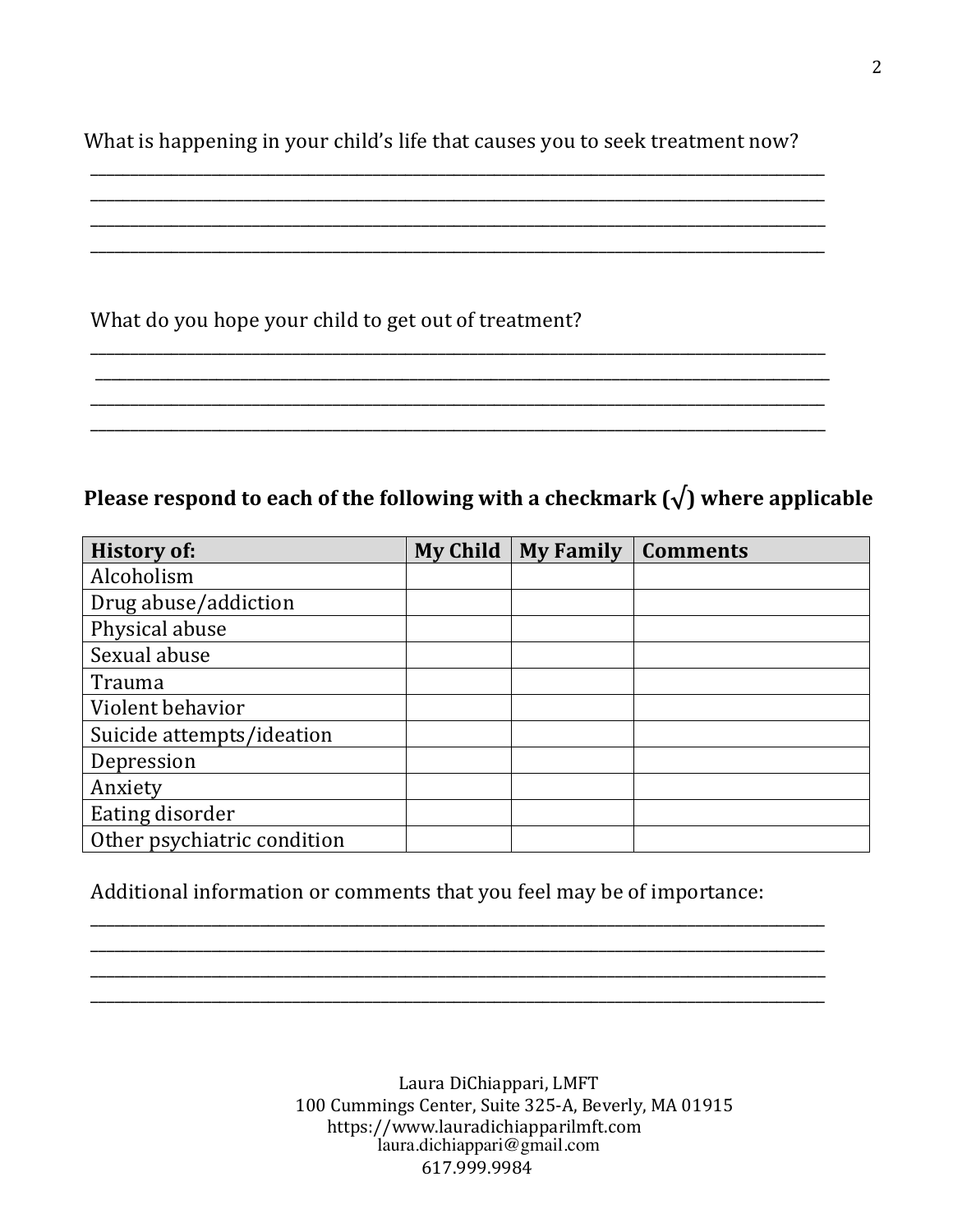## Developmental & Medical History

| <b>Birth History</b>                                                                             |
|--------------------------------------------------------------------------------------------------|
| Delivery: Vaginal ______ Breech _____ Cesarean _____                                             |
| Full-term Premature if premature, number of weeks                                                |
| Birth Weight: ___________                                                                        |
| Problems at birth: (for example: infant given oxygen, blood transfusion, placed in an Incubator, |

etc):\_\_\_\_\_\_\_\_\_\_\_\_\_\_\_\_\_\_\_\_\_\_\_\_\_\_\_\_\_\_\_\_\_\_\_\_\_\_\_\_\_\_\_\_\_\_\_\_\_\_\_\_\_\_\_\_\_\_\_\_\_\_\_\_\_\_\_\_\_\_\_\_  $\_$ 

#### **Developmental History**

#### **If you can recall it, record the age at which your child reached the following developmental milestones:**

| <b>Motor Development</b>    | <b>Early</b> | At normal time |  |
|-----------------------------|--------------|----------------|--|
| Late                        |              |                |  |
| Good head control           |              |                |  |
| Rolled over                 |              |                |  |
| Crawled                     |              |                |  |
| Stood without support       |              |                |  |
| Walked without assistance   |              |                |  |
| Ran                         |              |                |  |
| Showed hand preference      |              |                |  |
| <b>Tied Shoelaces</b>       |              |                |  |
| <b>Language Development</b> |              |                |  |
| <b>Babbled</b>              |              |                |  |
| Pointed to request          |              |                |  |
| Said first words            |              |                |  |
| <b>Self Care</b>            |              |                |  |
| <b>Bowel trained</b>        |              |                |  |
| <b>Bladder trained</b>      |              |                |  |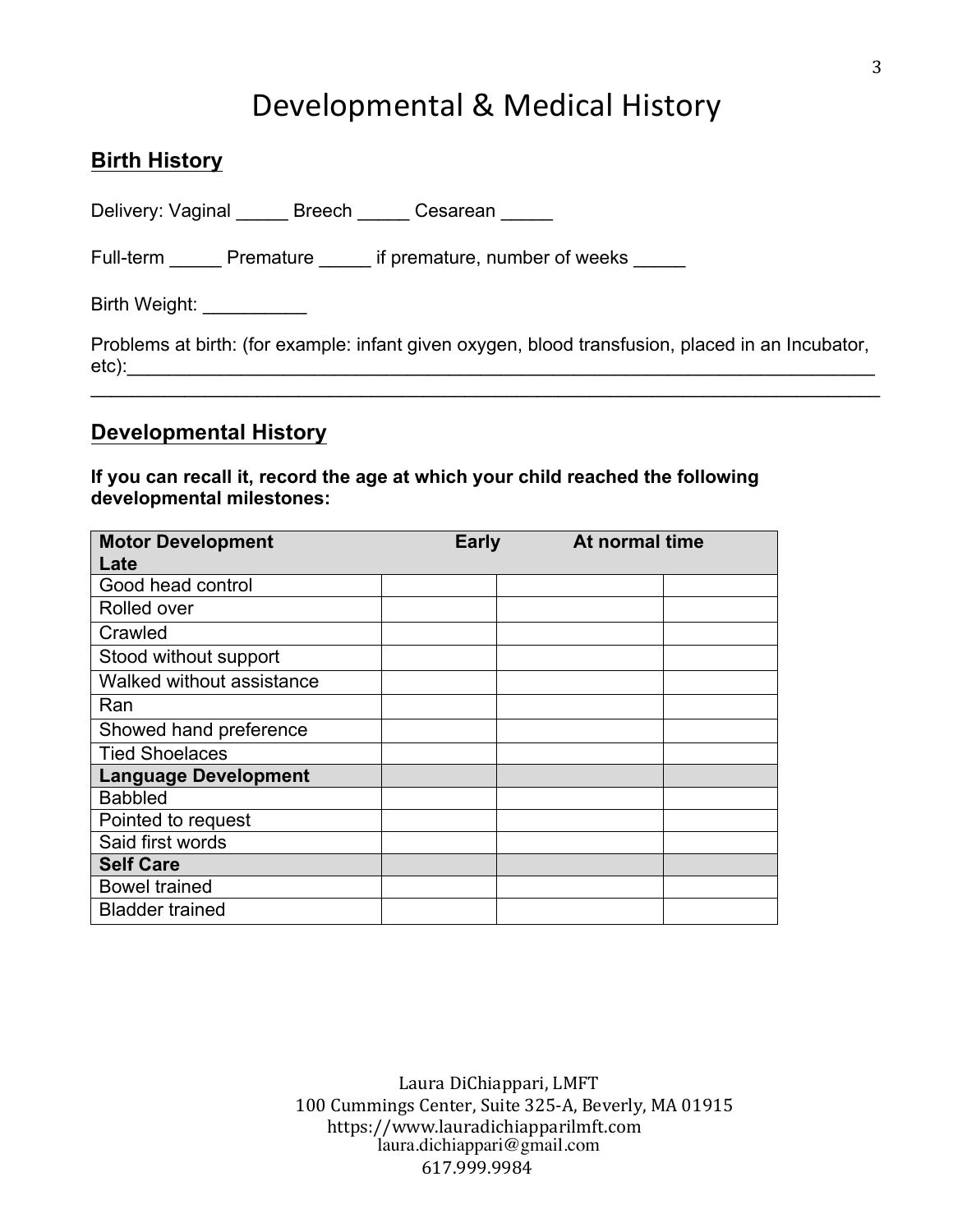Has your child received any services, such as physical, speech/language therapies or early intervention services? If so, please list:

 $\_$  $\_$  $\_$  $\_$ 

### **Medical History**

Indicate if you child has had the following by circling Yes or No.

| Hearing problemsY/N           |  |
|-------------------------------|--|
| Vision problemsY/N            |  |
| AllergiesY/N                  |  |
| HeadachesY/N                  |  |
| Serious head injuryY/N        |  |
|                               |  |
| HospitalizationY/N<br>Reason? |  |

Any significant mental health, medical history or additional information:

\_\_\_\_\_\_\_\_\_\_\_\_\_\_\_\_\_\_\_\_\_\_\_\_\_\_\_\_\_\_\_ \_\_\_\_\_\_\_\_\_\_\_\_\_\_\_\_

Parent/Guardian Signature Date

 $\_$  $\_$  $\_$  $\_$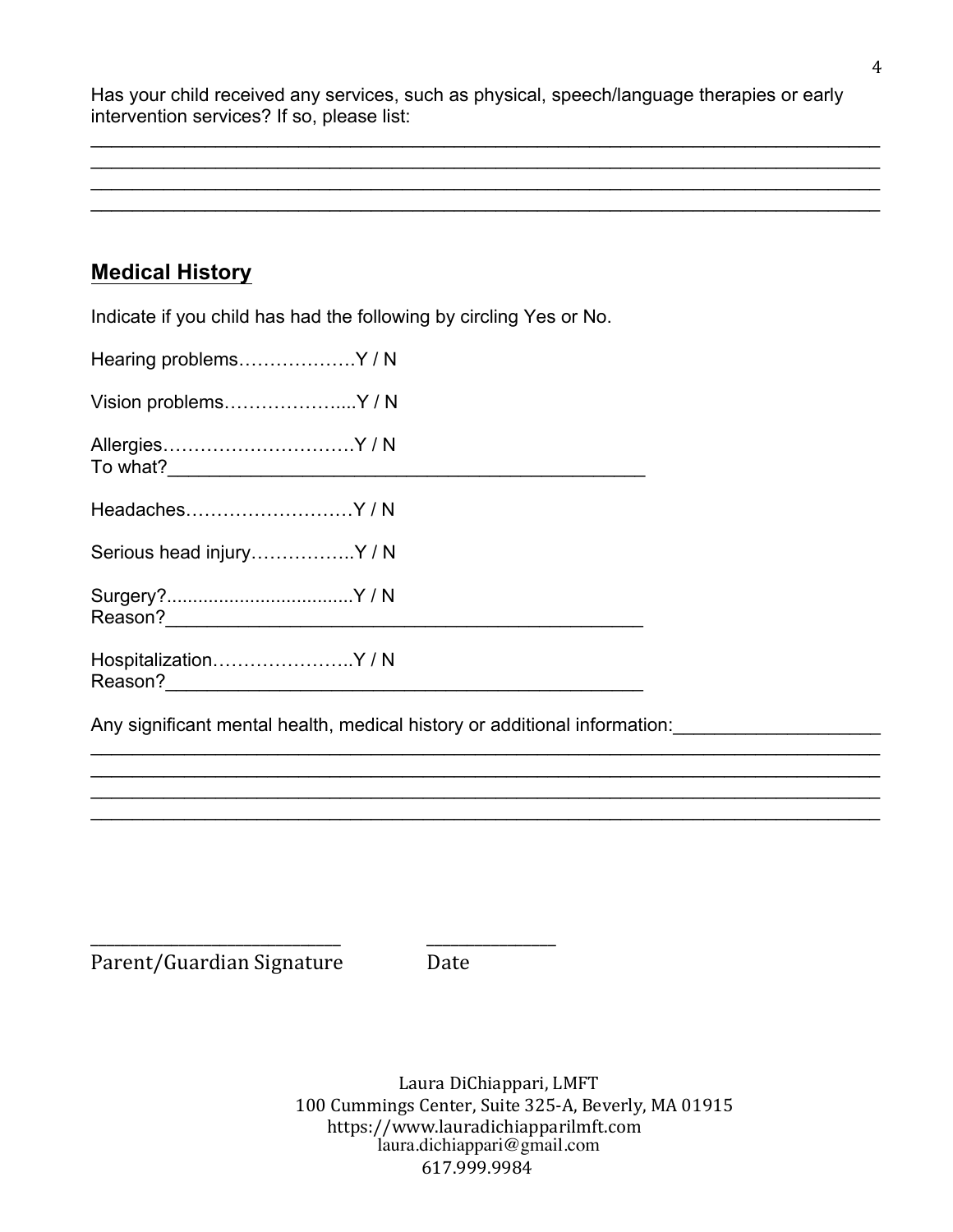## Insurance Assignment, Release and Authorization

| Insurance information: <i>(please give your insurance card to be copied)</i>                                                                                                                                                   |                             |  |  |
|--------------------------------------------------------------------------------------------------------------------------------------------------------------------------------------------------------------------------------|-----------------------------|--|--|
| Primary insurance:                                                                                                                                                                                                             |                             |  |  |
| Subscriber's Name:                                                                                                                                                                                                             | Subscriber's Date of Birth: |  |  |
| Address: State: State: State: State: State: State: State: State: State: State: State: State: State: State: State: State: State: State: State: State: State: State: State: State: State: State: State: State: State: State: Sta |                             |  |  |
|                                                                                                                                                                                                                                |                             |  |  |
| POLICY Number: GROUP Number:                                                                                                                                                                                                   |                             |  |  |
| Client's relationship to subscriber:                                                                                                                                                                                           |                             |  |  |
| Authorization/Referral Required: Yes No Unknown                                                                                                                                                                                |                             |  |  |
| Co-pay Amount:                                                                                                                                                                                                                 |                             |  |  |

#### *Insurance Assignment, Release and Authorization:*

I hereby authorize the release of the Protected Health Information; including any/all medical records relating to my/my child's mental health treatment, to the insurance company indicated above. I further agree and acknowledge that my signature on this document authorizes Laura DiChiappari, LMFT to submit claims for payment of services rendered without obtaining my signature for every claim. I understand and agree I will be bound by this signature as though I had personally signed each claim. I hereby authorize the insurance indicated above the authorization to speak with and provide payment directly to Laura DiChiapppari, LMFT. I further acknowledge that any insurance benefits paid to Laura DiChiappari, LMFT will be credited to my account in accordance with the above assignment. I understand providing insurance information is not a guarantee of my coverage. I am responsible for payment, in full, of all session fees or other service fees incurred by myself or my minor child.

Client/Parent Signature Date Date Printed Name

 $\_$  , and the set of the set of the set of the set of the set of the set of the set of the set of the set of the set of the set of the set of the set of the set of the set of the set of the set of the set of the set of th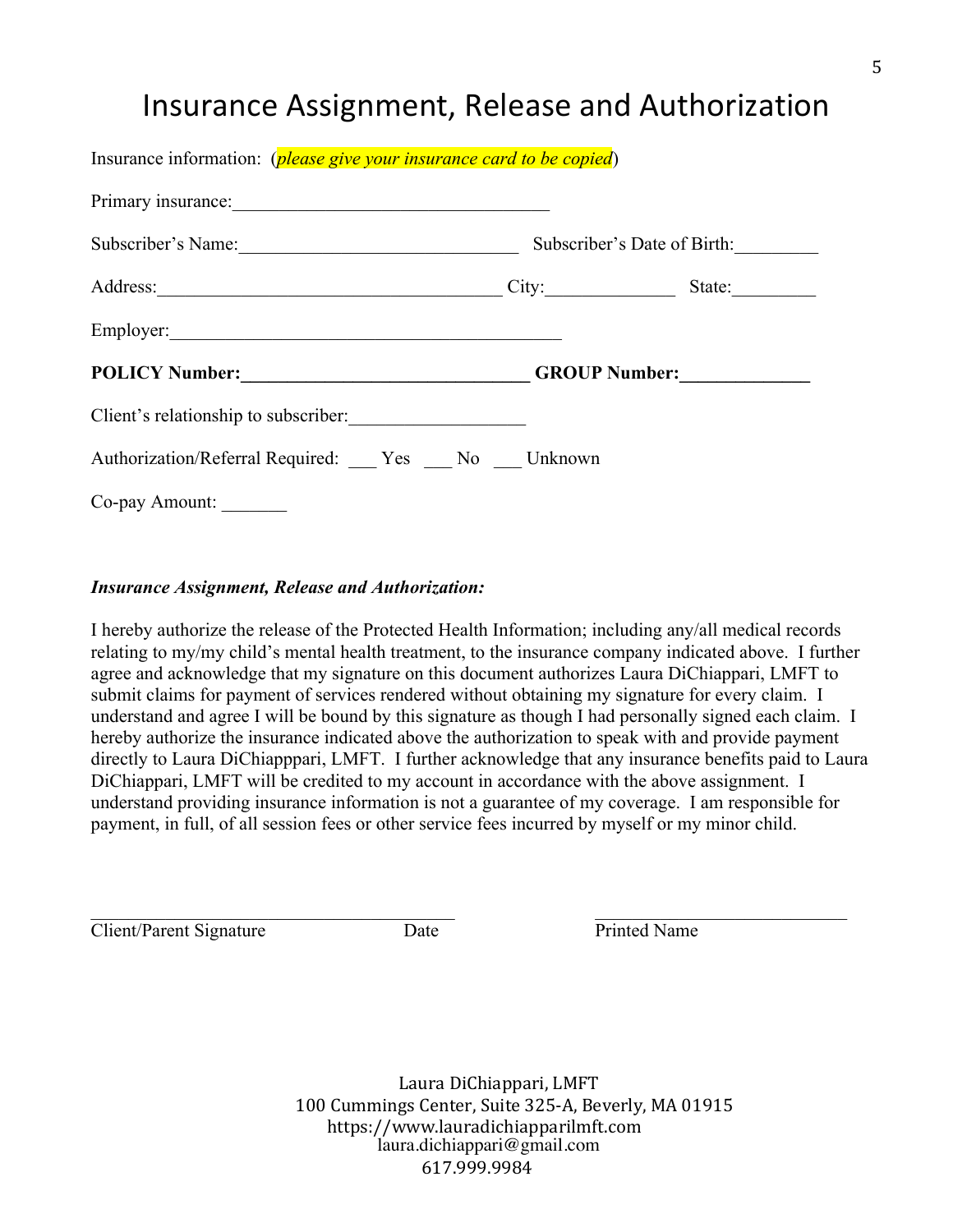## Memorandum of Informed Consent

The purpose of informed consent is to make sure that clients are aware of important features of the law and of the therapist's office policies. Written informed consent ensures (1) that the client has been made aware of all such policies and  $(2)$  that he/she is made aware of them during the initial period of client evaluation (i.e., within the first two or three sessions).

### **Fees**

The fee for each session is per clinical hour  $(45 - 50 \text{ minutes})$ . I accept Blue Cross Blue Shield, Tufts, Cigna, United Behavioral Health, Harvard Pilgrim and Compsych Insurance Carriers. If you do not have insurance, a sliding scale may be used in some circumstances. Cash or check are acceptable forms of payment. Please make checks payable to "Laura" DiChiappari." 

If for any reason you need to cancel an appointment I ask that you call me 24 hours in advance so that I may fill your time slot. If I do not receive 24 hour notice you may be billed for the missed hour in the amount of \$75.00.

#### **Office Coverage**

Office hours vary on a weekly basis. I check my voicemail daily, even when I am not in the office. However, it is strongly recommended that in an emergency the client call 911 or go directly to the nearest emergency room.

I may take vacations during the year. I will provide you with reasonable notice of any upcoming vacations and will make reasonable efforts to find coverage in the event that I am not available, in case of emergencies.

Snow is an expectation during winter months in New England. I will call you if I need to reschedule because of snow. Please do not hesitate to call or e-mail if you are not sure whether I will be in the office.

### **Confidentiality**

Confidentiality is one of the most important elements of therapy and provides important rights to the client. Federal regulations known as HIPAA require that you be provided with a notice of how your Protected Health Information (PHI) will be handled. This is addressed in a separate document for your review and signature.

Please let me know if you have any questions about any of the above policies, and I will do my best to answer them.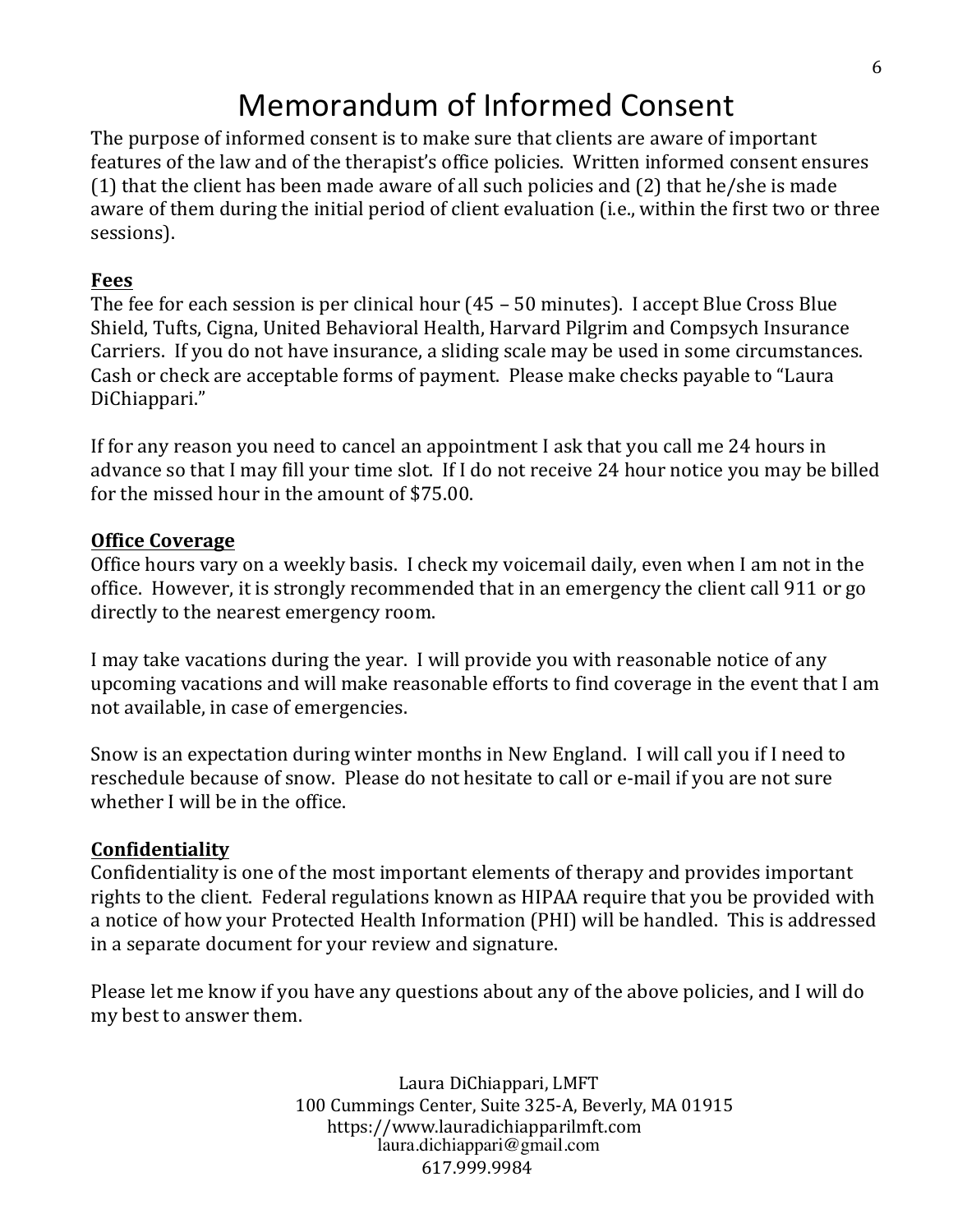## **Notice of Privacy Practices**

#### THIS NOTICE DESCRIBES HOW MEDICAL INFORMATION ABOUT YOU MY BE USED AND DISCLOSED AND HOW YOU CAN GET ACCESS TO THIS INFORMATION. PLEASE REVIEW THIS NOTICE CAREFULLY.

Your health record contains personal information about you and your health. This information about you that my identify you and that relates to your past, present or future physical or mental health or condition and related health care services is referred to as Protected Health Information (PHI). This Notice of Privacy Practices describes how I may use and disclose your PHI in accordance with applicable laws and ethics. It also describes your rights regarding how you may gain access to and control your PHI.

I am required by law to maintain the privacy of PHI and to provide you with notice of my legal duties and privacy practices with regards to PHI. I am required to abide by the terms of this Notice of Privacy Practices. I reserve the right to change the terms of our Notice of Privacy at any time. Any new Notice of Privacy Practices will be effective for all PHI that I maintain at that time. I will provide you with a copy of the revised Notice of Privacy Practices by sending a copy to you in the mail upon request, or by providing one to you at your next appointment.

#### HOW I MAY USE AND DISCLOSE HEALTH INFORMATION ABOUT YOU

Without Your Authorization: Applicable law and ethical standards permit me to disclose information about you without your authorization only in a limited number of situations. For each category of uses or disclosures I will explain what I mean and try to give some examples. Not every use of disclosure in a category will be listed. However, all the ways I am permitted to use and disclose information will fall within one of the following categories.

- A. For Treatment: Your PHI may be used and disclosed to those who are involved in your care for the purpose of providing, coordinating, or managing your health care treatment and related services in my practice. For example, information obtained by a nurse, physician, or other member of your health care treatment team will be recorded in your record and used to determine the course of treatment for you. This includes consultation with clinical supervisors or other treatment team members. I may disclose PHI to any other consultant or health care provider only with your authorization.
- B. For Payment: I may use and disclose PHI so that I can receive payment from you and your insurance company or a third party, for the services I have provided to you. For example, I may need to give your health care plan information about treatment you received from our clinic so your health plan will pay me or reimburse you for the treatment. I may also tell your health plan about a treatment you are going to receive in order to obtain prior approval for the service. The information disclosed will be limited to the nature of services provided, the dates of services, the amount due and other relevant financial information. If it becomes necessary to use collection processes due to lack of payment for services, I will only disclose the minimum about of PHI necessary for the purposes of collection.
- C. For Health Care Operations: I may use or disclose your PHI for health care operations. This use and disclosures are necessary to run my practice and make sure that all of my clients receive quality care. For example, I may use medical information to review my treatment and services and to evaluate the performance of my staff in caring for you. For employee training or teaching purposes PHI will be disclosed only with your authorization.
- D. Judicial and Administrative Proceedings: In any judicial proceeding, you have the right to refuse to authorize the disclosure of any communication between you and a therapist relating to your care and treatment. There are a few instances in which this privilege would not apply, and therefore, with which I could testify in the judicial or administrative proceeding. Specifically, I may disclose such communications during judicial or administrative proceedings, if  $(1)$  I determine that you need hospitalization or are a threat to yourself or to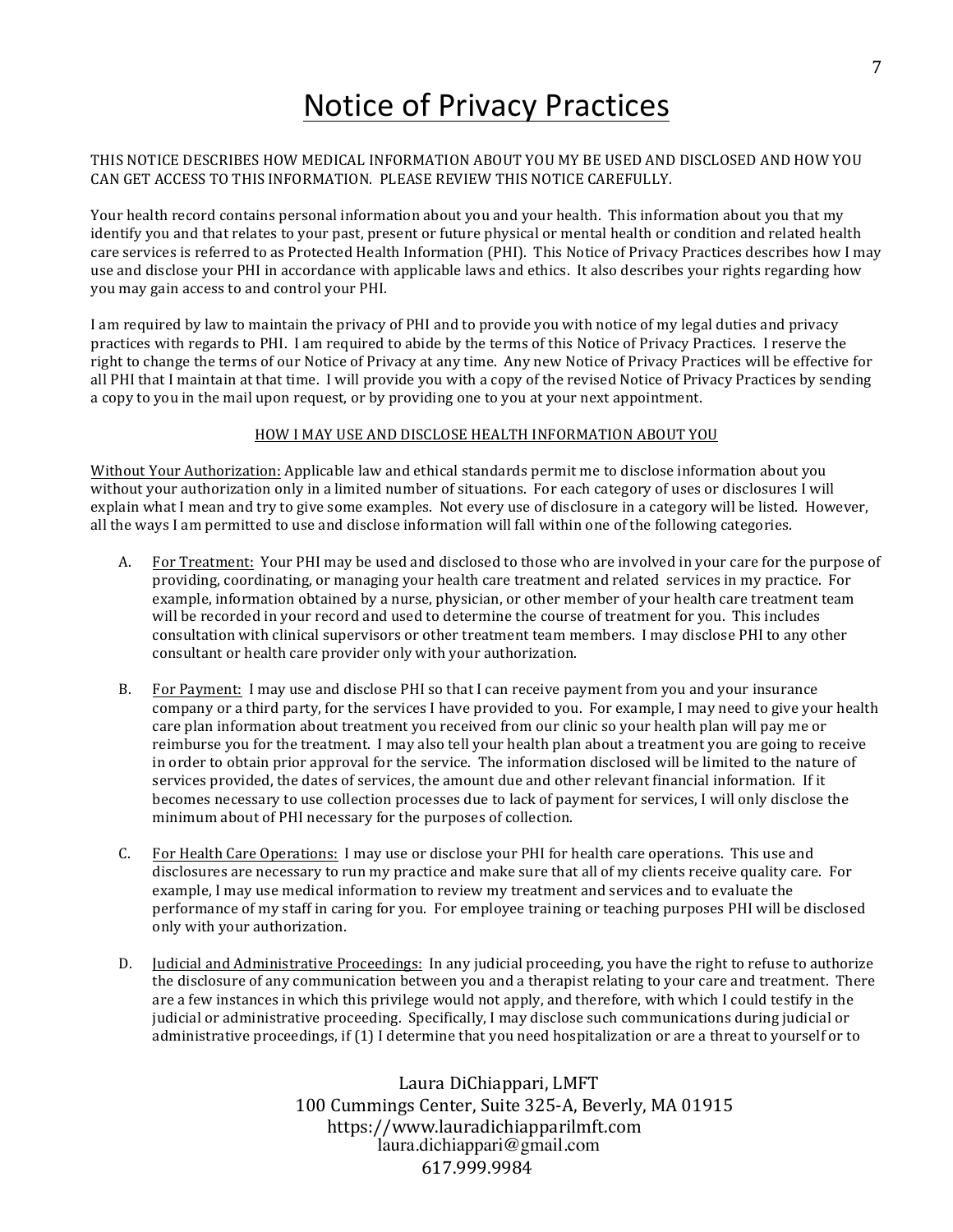others; (II) the communications were made in the course of a court-ordered psychiatric examination; (III) you are a party to a case and you have introduced your mental or emotional state as an element of a claim or defense;  $(IV)$  if the testimony is given in connection with a care and protection proceeding, or a petition to dispense with parental consent to adoption;  $(V)$  in connection with any malpractice action brought by you against me, where the disclosure is necessary for my defense; (VI) if the communications relate to your ability to provide care or custody in a child custody or adoption case; (VII) if the communication were made in connection with or during an investigation of allegations of child abuse, when I have made a reported that I have reasonable cause to believe that child abuse is occurring; or (VIII) if I believe a child, a disabled person, or an elderly person in your care is suffering abuse or neglect.

- E. In an Emergency: I may disclose your PHI to a physician who requests such records in the treatment of a medical or psychiatric emergency. For example, if you are unconscious and the doctor treating you needs to know details regarding your medical history in order to decide on a course of treatment for you, I would disclose the PHI necessary for the doctor to treat you during this emergency. If it is not possible to obtain your consent to this disclosure, then notice of the disclosure will be provided to you as soon as possible.
- F. As Required by Law: I may disclose your PHI as required by law, such as the mandatory reporting of child abuse or neglect, or mandatory government agency audits or investigations.
- G. If Required by a Court Order: I may disclose your PHI in a judicial proceeding if required by court order.
- H. If Necessary Because of Threat to Health or Safety: I may disclose your PHI if necessary to prevent or lessen a serious and imminent threat to the health or safety of a person or the public. I may use or disclose your PHI to the extent which is necessary to protect your safety or the safety of others, if (I) you present a clear and present danger to yourself or (II) you have communicated an explicit threat to kill or inflict serious bodily injury upon another person, and there is a basis for reasonable belief that the threat may be carried out. If information is disclosed to prevent or lessen a serious threat it will be disclosed to a person or persons reasonably able to prevent or lessen the threat, including the target of the threat.

With Authorization: Uses and disclosures not specifically permitted by applicable law will be made only with your written authorization.

Revocation of Authorization: If you provide me with permission to disclose PHI about you, you may revoke that permission, in writing, at any time. If you revoke your authorization, I will no longer use or disclose medical information about you for the purposes covered by the written authorization. However, I am unable to take back any disclosures that I have already made with your authorization.

#### Your Rights Regarding your PHI:

You, or your authorized representative, have the following rights regarding PHI that I maintain about you. To exercise any of these rights, please submit your request in writing to me at the above address.

- Right of Access to Inspect and Copy: You have the right, which may be restricted only in exceptional circumstances, to inspect and copy PHI that may be used to make decisions about your care. Your right to inspect and copy PHI will be restricted only in those situations where there is compelling evidence that access would be reasonably likely to endanger the life or physical safety of you or another person. I may charge a reasonable, cost-based fee for copies. I will act on your request within thirty days of receiving your request.
- Right to Amend: If you feel that the PHI I have about you is incorrect of incomplete, you may ask me in writing to amend the information although I am not required to agree to the amendment.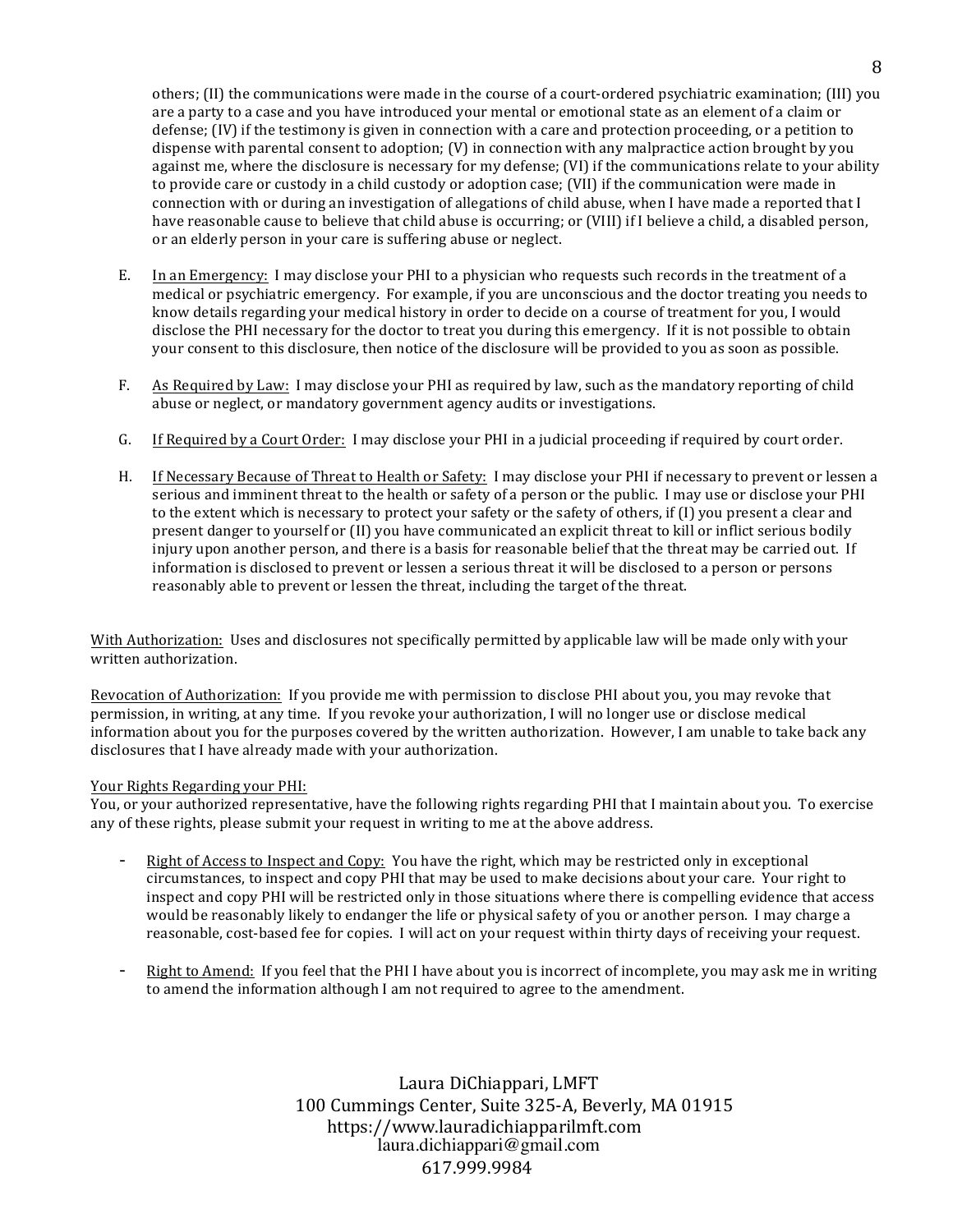- Right to an Accounting of Disclosures: You have the right to request an accounting of the disclosures that I make of your PHI. This is a list of certain disclosures I have made of your PHI. To make this request, you should submit it in writing.
- Right to Request Restrictions: You have the right to request a restriction or limitation on the medical information I use or disclose about your for treatment, payment, or health care operations. For example, you may request that particularly sensitive information (such as the existence of drug dependence) not be disclosed for any purpose. I am not required to agree with your request. To request restrictions you must submit your request in writing to me. In your request you must tell me  $(I)$  what information you want to limit; (II) whether you want to limit the use, disclosure, or both, and (III) to whom you want the limits to apply (for example, disclosures to your insurance carrier).
- Right to Request Confidential Communication: You have the right to request that I communicate with you about medical matters in a certain way or at a certain location (for example, you can ask that I only contact you at work or by mail).
- Right to a copy of this Notice: You have the right to a paper copy of this notice. You may ask me to give you a copy of this notice at any time.

IF YOU HAVE ANY OTHER OUESTIONS ABOUT THIS NOTICE, PLEASE CONTACT ME AT THE ABOVE TELEPHONE NUMBER/ADDRESS.

#### Complaints:

If you believe I have violated your privacy rights, you have the right to file a complaint in writing with our Privacy Manager, myself, or with the

Office of Civil Rights U.S. Department of Health and Human Services Government Center J.F. Kennedy Federal Building Room 1875 Boston, Massachusetts, 02203. Voice phone (617) 565-1340. Fax (617) 565-3809. TDD (617) 565-1343.

I will not retaliate against you for filing a complaint.

The effective date of this notice is August 1, 2008.